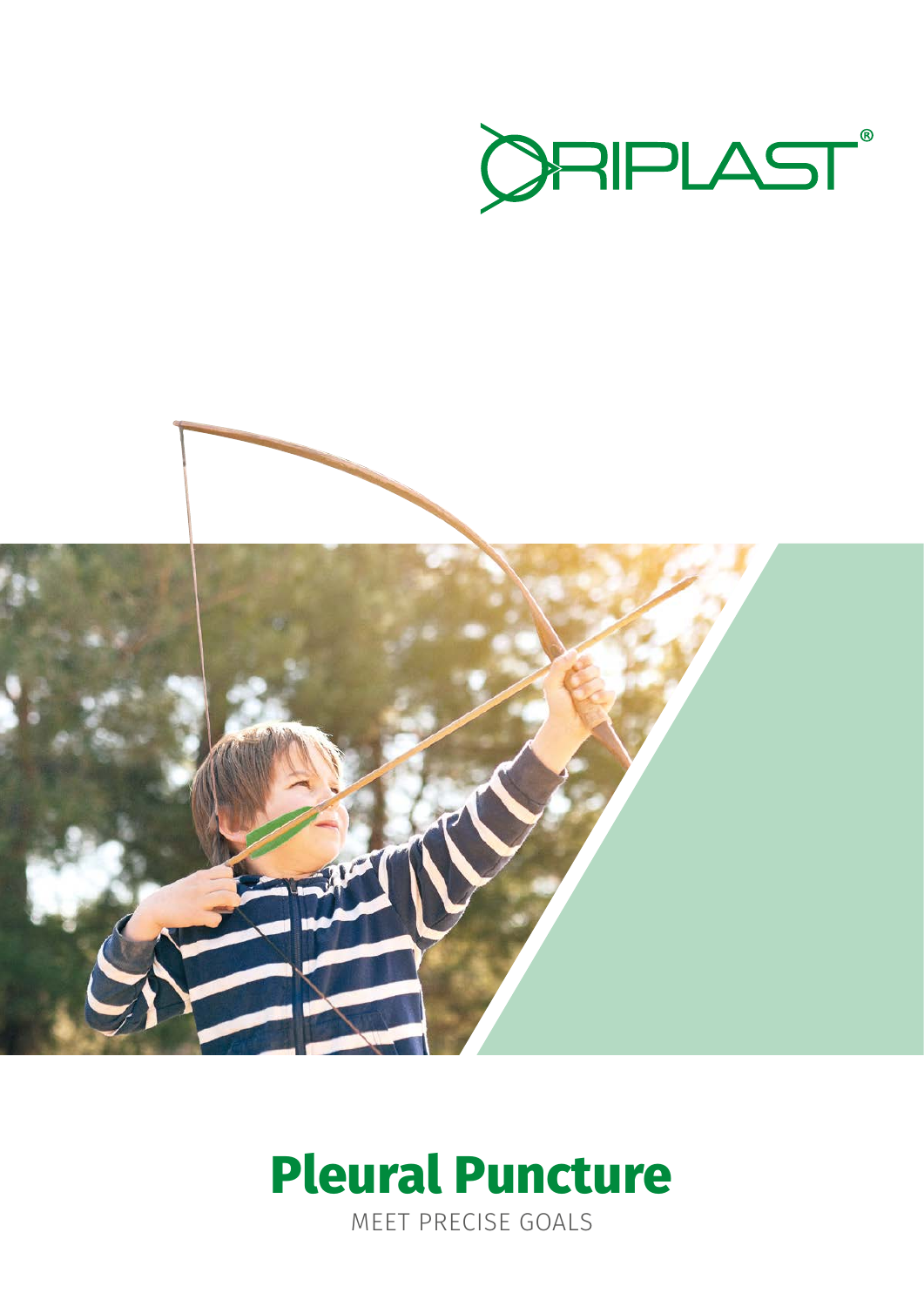# Pleural Puncture **Pleural Puncture** RECONSTRUCTION OF THE RESPIRATORY SYSTEM

## *Special Puncture Method*

Utensils for pleural puncture are particularly vital in emergency medicine: They are used for immediate removal of e.g. fluid from the chest (pleural effusion) impairing the patient's breathing. In addition to such a therapeutic thoracocentesis, diagnostic pleural puncture is also important, which allows for the sterile extraction and analysis of the effusion.

Possible causes of pleural effusion are e.g. inflammatory changes, tumour diseases, traumatic injuries and heart diseases. The puncture is performed under local anaesthesia with the patient sitting or lying down.

**Cannula**

Monorimate Volume m!

The transparent, three-part syringe is designed for quick and easy connection to the cannula with a Luer-Lock connector. The syringe has a volume of 50 ml. **Syringe**

Our pleural puncture set includes a 14G cannula. Thanks to the Luer attachment, this can be connected quickly and easily and is ready for use immediately.

The adapter is suitable for the secure connection of a cannula. **Luer-Lock adapter**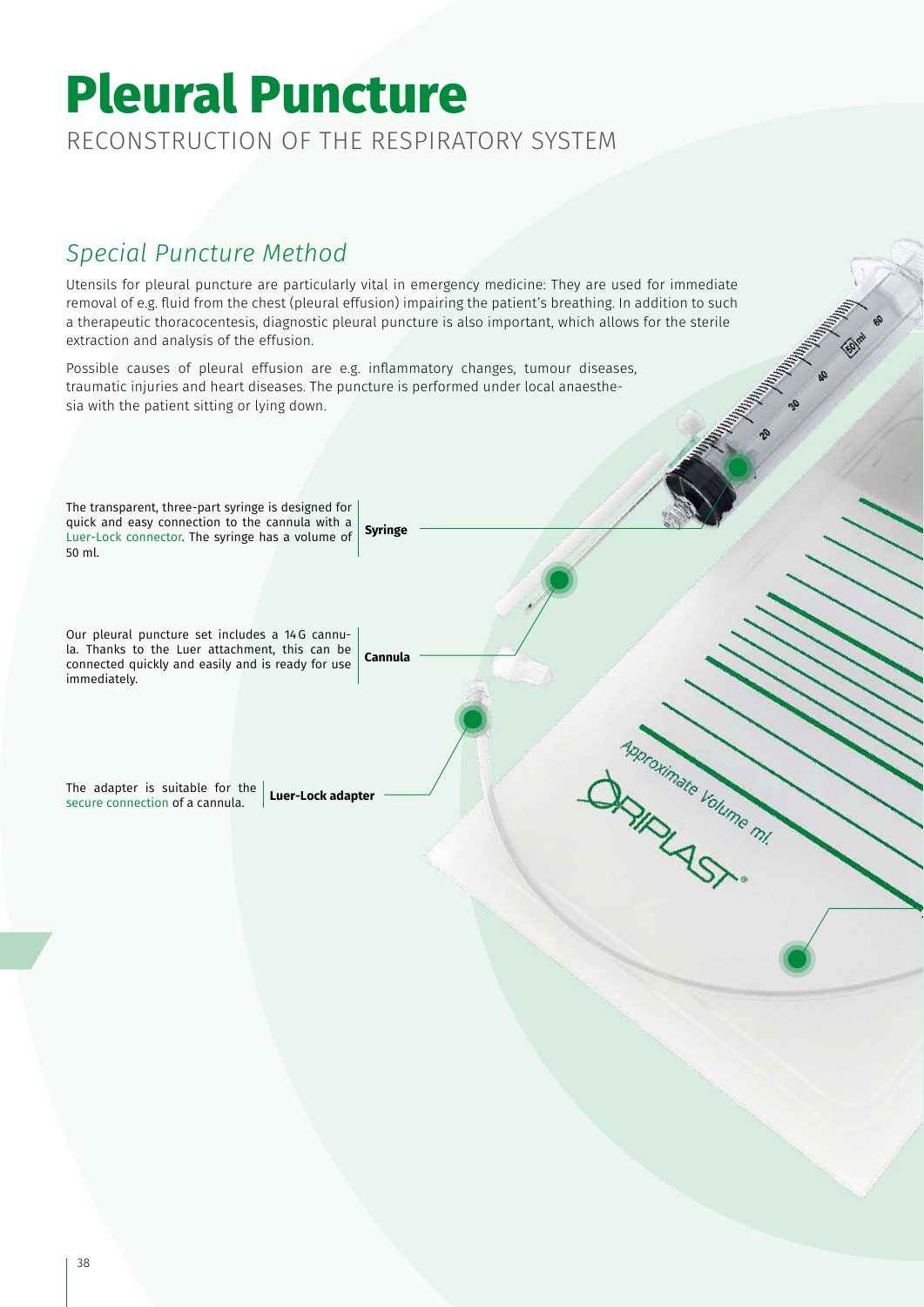